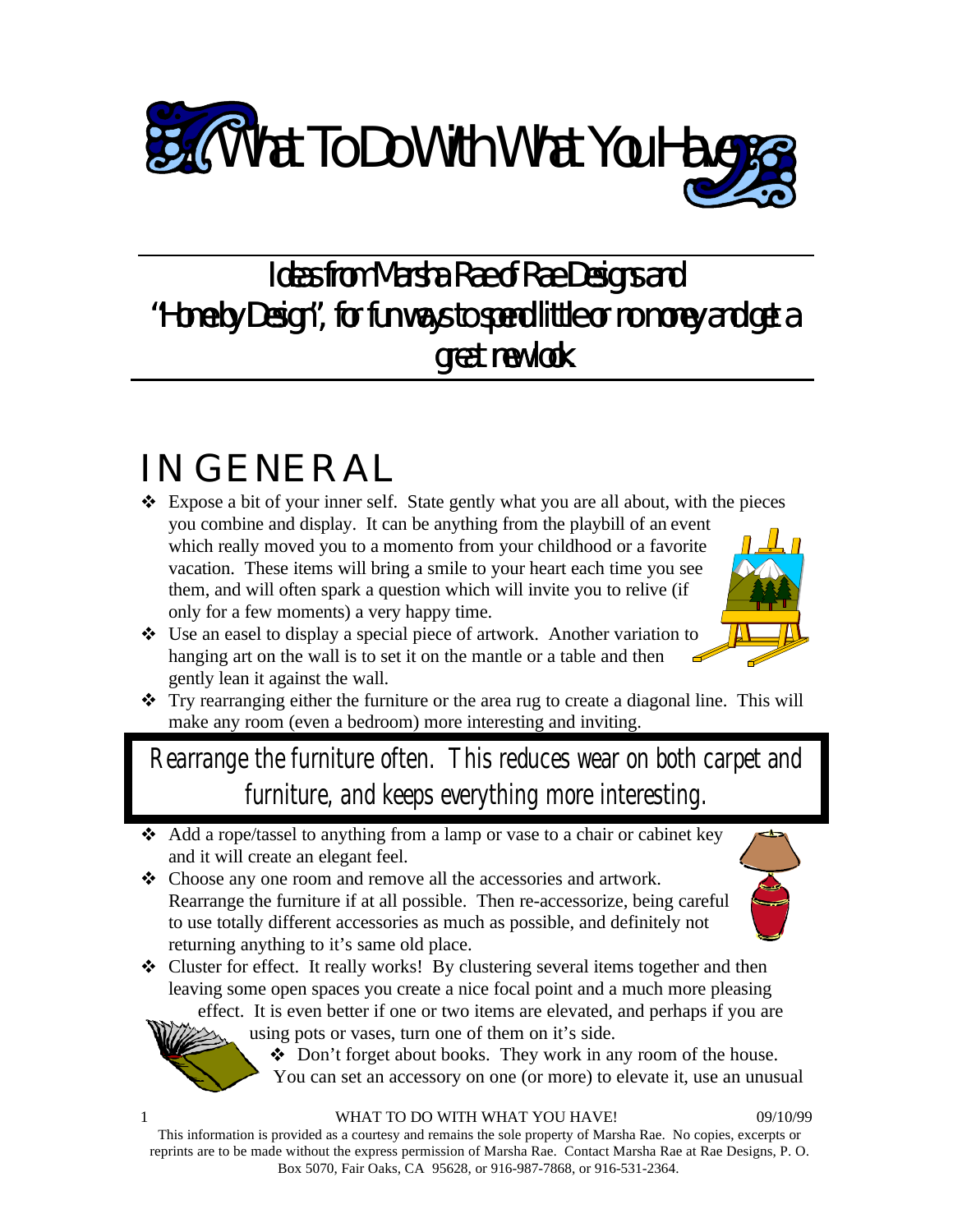accessory as a bookend to draw more attention to it, or even stand a book behind an accessory to create a background or foil and draw more attention to the accessory.



 $\triangle$  Nothing is more attractive than a seasonal arrangement which includes a branch from a tree or bush which is currently in bloom or laden with greenery. These branches can be added to floral arrangements or are often spectacular used by themselves. My suggestion is that you treat yourself (and family) to a drive in the country, and take along some hand pruners. Don't trespass, of course  $\odot$ , but you're bound to find some interesting materials along the road, or on a deserted farm stead. While

you're at it, don't forget to keep your eye out for interesting rocks also.

## BATHROOMS

 $\div$  Use anything but a soap dish to house your soaps. Yes, I'm serious. It can be a footed candy dish, a small brass plate or bowl, a swan vase, a wooden box, a jar with a lid, an antique bread & butter plate, a little fish, a small ramekin, or even a mineral specimen such as a chunk of amethyst or quartz. Almost anything can work to give a unique personality.

#### $\mathcal{D}$ o something fun with the towels!

- $\star$  Try using a large towel and swaging it almost like a drape.
- $\star$  Or, hang it over straight and catch it up in the middle or on one side with anything from a cord or tassel, to a ribbon, to one of the tie backs from the shower curtain.



- $\star$  Layering is very in right now. Instead of just folding all three layers of towels the same way, do something fun with the washcloth or fingertip towel. I often find just what I want in a napkin ring, piece of jewelry, length of raffia, drapery tie back or even a nosegay of dried or silk flowers.
- $\star$  Roll several towels up log fashion, and tie with a ribbon (you can further accessorize this look by adding greenery, shells, dried flowers, long cinnamon sticks, or other to

#### 2 WHAT TO DO WITH WHAT YOU HAVE! 09/10/99

This information is provided as a courtesy and remains the sole property of Marsha Rae. No copies, excerpts or reprints are to be made without the express permission of Marsha Rae. Contact Marsha Rae at Rae Designs, P. O. Box 5070, Fair Oaks, CA 95628, or 916-987-7868, or 916-531-2364.